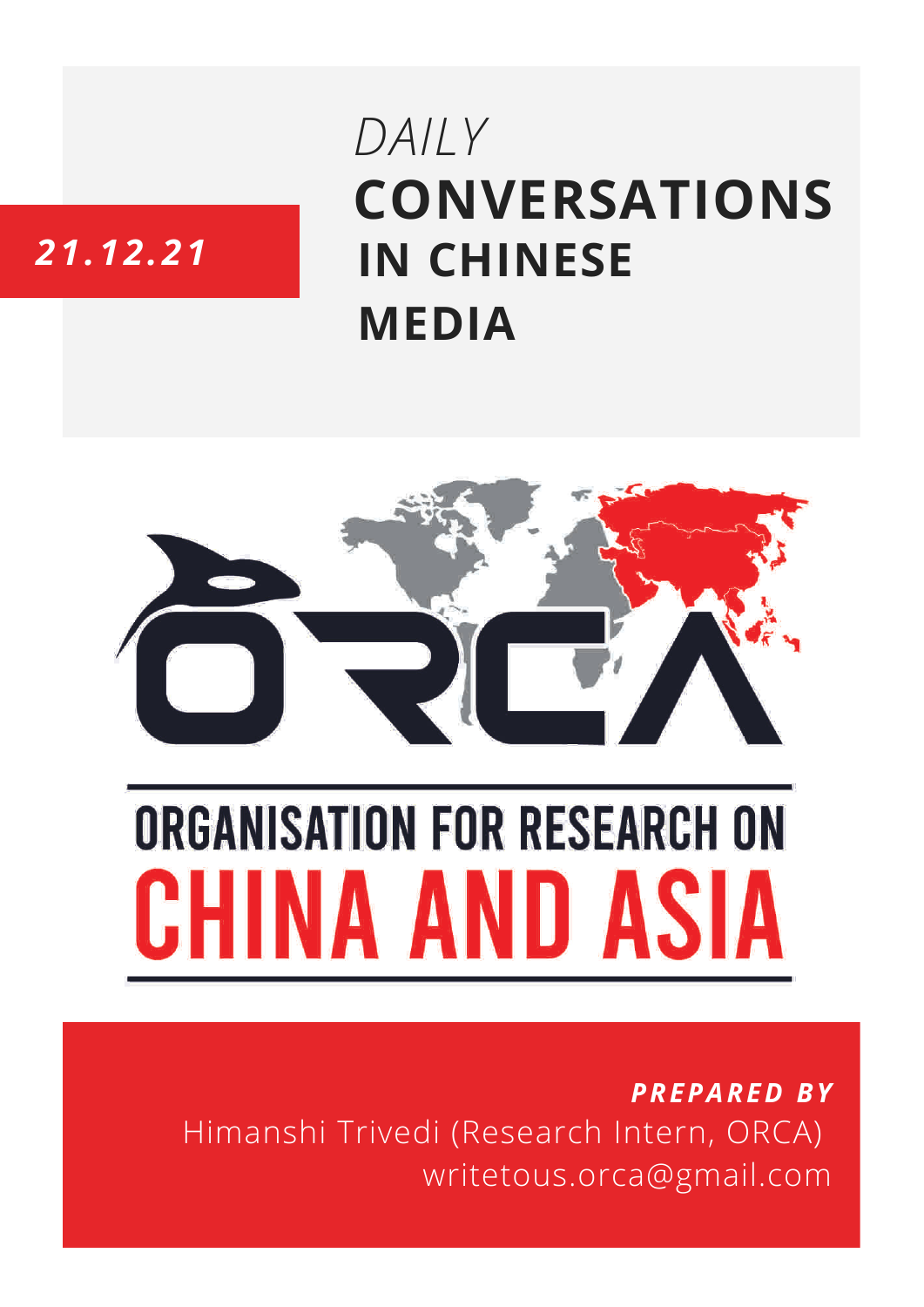#### **I. Social Media Chatter in China**

- **Response to Trump's interview trends on Baidu:** In a recent [interview](https://baijiahao.baidu.com/s?id=1719685234034878193) Donald Trump for Fox News stated that "China has ruined the entire world and should pay 60 trillion US dollars for the new crown pneumonia epidemic". The Foreign Ministry spokesperson said the claim is complete "nonsense." The spokesperson's response is the trending news domestic news segment of Baidu.
- **Termination of session as speaker mentions God, Jesus, or purgatory shows CCP detection:** A Twitter account has [pointed](https://twitter.com/chenchenzh/status/1472476651044937729) out that recently at a webinar on Dante organized by Peking University, whenever the speaker mentioned "God", "Jesus", or "purgatory", the Tencent Meeting would terminate the session. Most of the universities in China are now using Tencent meetings for their online classes, including the ones that cater to foreign students. This can be a case of automatic detection of words whose usage is not encouraged by the Chinese Communist Party (CCP)

#### **II. News in China**

- The recently [held](https://www.bbc.co.uk/news/world-asia-china-59738052) legislative election of Hong Kong has gained global attention after the foreign ministers of Australia, Canada, New Zealand, the United Kingdom and the United States Secretary of States issued a joint statement stating that the outcomes of Hong Kong LegCo elections are of grave concern and the outcomes are erosion of democratic element in Special Administrative Zone. In response to this joint statement spokesperson of the Regional Government said that the government firmly opposes the joint statement and stated that the allegation is an attempt to discredit the elections. The elections were held for 20 out of 90 seats, and pro-Beijing candidates swept all the 20 constituency seats. The election recorded the lowest voter turn-out rate, which stood at 30.2% compared to the 71% in the 2019 District Council Elections.
- On Monday, the White [House](https://www.aljazeera.com/news/2021/12/20/us-appoints-new-tibet-coordinator-amid-tensions-with-china) has [appointed](https://www.aljazeera.com/news/2021/12/20/us-appoints-new-tibet-coordinator-amid-tensions-with-china) a special [coordinator](https://www.aljazeera.com/news/2021/12/20/us-appoints-new-tibet-coordinator-amid-tensions-with-china) for the Tibetan issue, reasoning that it will "promote substantive dialogue" between China and the Dalai Lama to protect human rights for Tibetan people.
- Xiamen, city closest to Taiwan from mainland China that recently [hosted](http://www.news.cn/politics/leaders/2021-12/21/c_1128185143.htm) the 13th Strait Forum, has completed its 40 years of being a Special Economic Zone. On the 40th anniversary, Xi Jinping sent a congratulatory letter for the same. He emphasized focusing on the path of socialism and committed to cross-strait integration economically and socially and encouraged to work towards the path of the great rejuvenation of the Middle Kingdom.